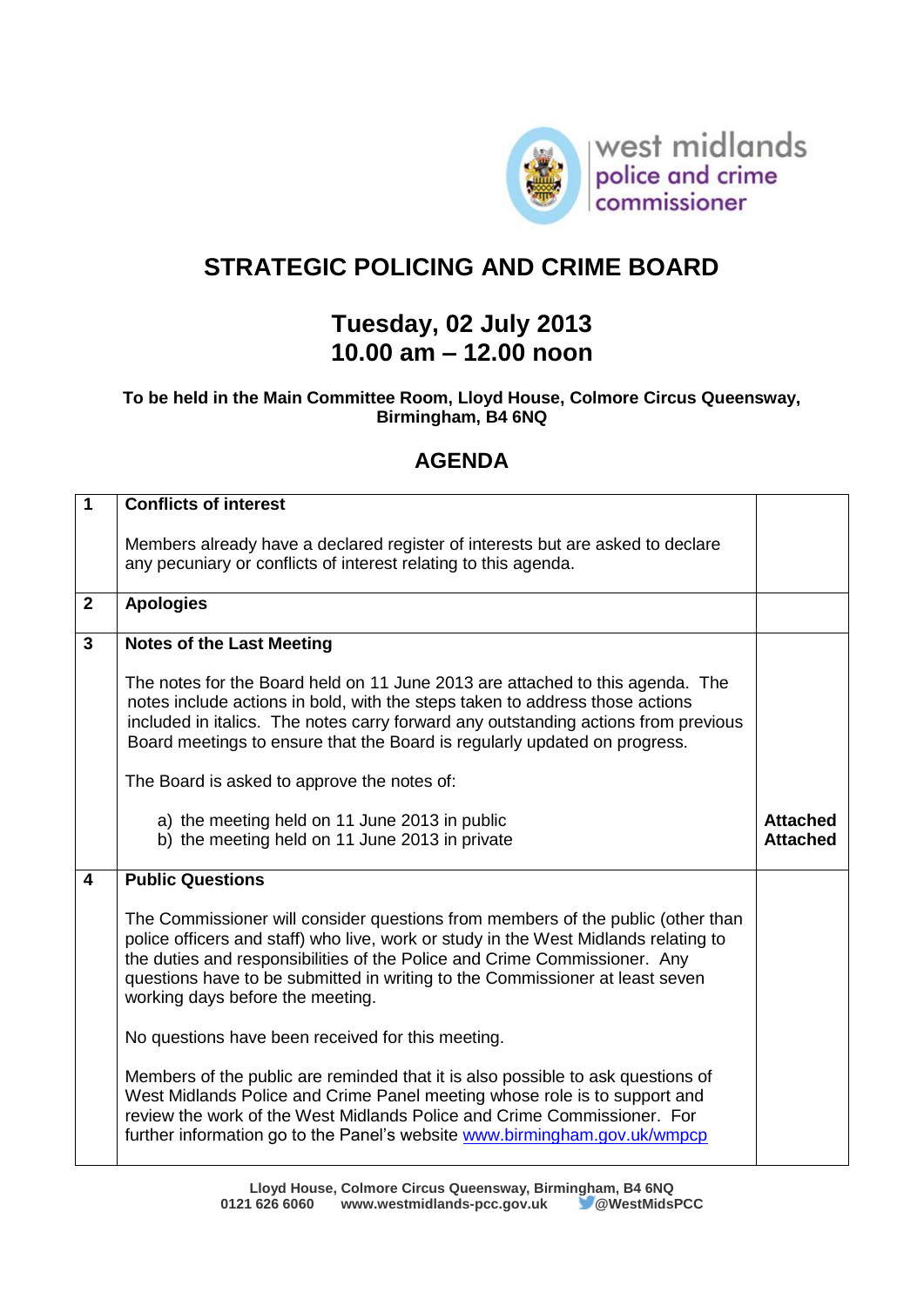| $5\phantom{1}$ | <b>Finance: Revenue Monitoring and Capital Monitoring</b>                                                                                                                                                                                                                                                                                                                                                      | <b>Attached</b>  |
|----------------|----------------------------------------------------------------------------------------------------------------------------------------------------------------------------------------------------------------------------------------------------------------------------------------------------------------------------------------------------------------------------------------------------------------|------------------|
|                | The Board is asked to consider the attached report from the Commissioner's Chief<br>Financial Officer and the Director of Resources. The Report has been prepared in<br>line with the approach supported by the Board at its meeting on 30 April 2013.<br>Details of this can be found on the Commissioner's website at www.westmidlands-<br>pcc.gov.uk/media/208610/06_spcb_30_apr_13_financial_reporting.pdf |                  |
| 6              | Performance against the 2013-14 milestones and deliverables in the Police<br>and Crime Plan                                                                                                                                                                                                                                                                                                                    | <b>Attached</b>  |
|                | The Board is asked to consider the attached report from the Chief Constable on<br>performance. The Report has been prepared in line with the approach supported<br>by the Board at its meeting on 14 May 2013. Details of this can be found on the<br>Commissioner's website www.westmidlands-<br>pcc.gov.uk/media/212413/05 spcb 14 may 13 performance against the police<br>and crime plan.pdf               |                  |
| $\overline{7}$ | <b>Human Resources</b>                                                                                                                                                                                                                                                                                                                                                                                         | <b>Attached</b>  |
|                | The Board is asked to consider the attached report from the Chief Constable on<br>Force human resources.                                                                                                                                                                                                                                                                                                       |                  |
| 8              | <b>ACC Local Policing and Service Improvement Portfolio Update</b>                                                                                                                                                                                                                                                                                                                                             | <b>Attached</b>  |
|                | The Board is asked to consider the attached report from the Assistant Chief<br>Constable Garry Forsyth on his local policing and service improvement portfolio.<br>There is a report from a member of the Command Team at each meeting of the<br>Board covering their portfolio of work. Each portfolio will be considered by the<br>Board twice a year.                                                       |                  |
| 9              | <b>DCC/Force Change Programme</b>                                                                                                                                                                                                                                                                                                                                                                              | <b>Attached</b>  |
|                | The Board is asked to consider the attached report from the Deputy Chief<br>Constable on the Force change programme and his wider portfolio.                                                                                                                                                                                                                                                                   |                  |
| 10             | <b>Safer Travel Plan</b>                                                                                                                                                                                                                                                                                                                                                                                       | <b>Attached</b>  |
|                | The Board is asked to consider the attached report on the draft Safer Travel Plan<br>which was discussed at the Police and Crime Panel meeting held on 24 June<br>2013.                                                                                                                                                                                                                                        |                  |
| 11             | <b>Collaboration Update</b>                                                                                                                                                                                                                                                                                                                                                                                    | <b>To follow</b> |
|                | The Board is asked to consider the attached report on current and potential<br>collaboration activity.                                                                                                                                                                                                                                                                                                         |                  |
| 12             | <b>Outcome of Victims Consultation</b>                                                                                                                                                                                                                                                                                                                                                                         | <b>Attached</b>  |
|                | The Board is asked to consider the attached report on the outcome of the<br>Commissioner's consultation about victims.                                                                                                                                                                                                                                                                                         |                  |